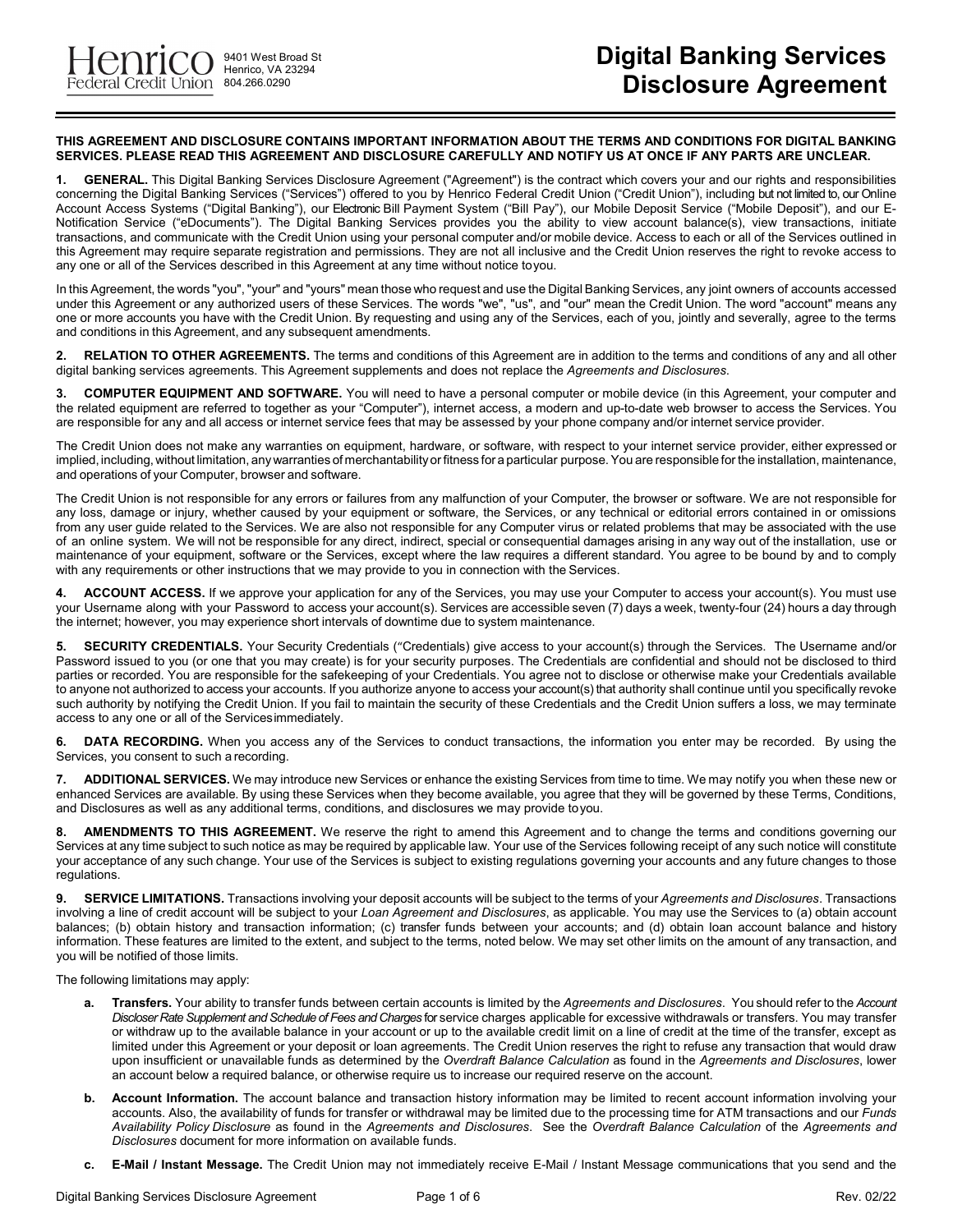9401 West Broad St Henrico, VA 23294

Credit Union will not take action based on E-Mail / Instant Message requests until the Credit Union actually receives your message and has a reasonable opportunity to act. If your request needs immediate attention, contact the Credit Union during normal business hours at the telephone number set forth in the "How to Contact Us" section located at the end of this Agreement.

**10. DIGITAL BANKING.** Use of Digital Banking is subject to approval by the Credit Union. If you are approved for Digital Banking, you agree that your use of Digital Banking is subject to the following terms, conditions and disclosures. By accessing or using Digital Banking, you agree to be bound by the terms and conditions below.

- General. Access to Digital Banking via your Computer is powered by the proprietary technology solution owned by Jack Henry & Associates, Inc. (the "Provider"). The Provider is not the provider of any of the services available to you through the Software (defined in this section), and the Provideris not responsible for any of the materials, information, products or services made available to you through the Software. Such materials, information, products and services are made available to you by your serviceprovider.
- **b.** Ownership. You acknowledge and agree that the Provider is the owner of all right, title and interest in and to the mobile technology solution made available to you hereunder, including but not limited to any downloaded software and the computer programs contained therein, as well as any accompanying user documentation, and all subsequent copies, updates or versions thereof, regardless of the media or form in which they may exist (all of which is collectively referred to herein as the "Software"). You may not use the Software unless you have first accepted the terms of thisAgreement.
- **c. License.** Subject to the terms and conditions of this Agreement, you are hereby granted a personal, nonexclusive, nontransferable license to use the Software (in machine readable object code form only) in accordance with the terms of this Agreement and for the sole purpose of enabling you to use and enjoy the benefits of your service provider's services made available via the Software. This is not a sale of the Software. All rights not expressly granted to you by this Agreement are hereby reserved by the Provider. Nothing in this license will entitle you to receive hard-copy documentation, technical support, telephone assistance, or updates to the Software. This license may be terminated at any time, for any reason or no reason. Upon termination, you agree to immediately destroy all copies of the Software in your possession or control.
- **d. Restrictions.** You shall not: (i) modify, revise or create any derivative works of the Software; (ii) decompile, reverse engineer or otherwise attempt to derive the source code for the Software; (iii) redistribute, sell, rent, lease, sublicense, or otherwise transfer rights to the Software; or (iv) remove or alter any proprietary notices, legends, symbols or labels in the Software, including, but not limited to, any trademark, logo or copyright.
- **e. Updates.** The terms of this Agreement will govern any updates that replace and/or supplement the original Software, unless such update is accompanied by a separate license in which case the terms of that license will govern.
- **f. Consent to Use of Data.** You agree that the Provider may collect and use technical data and related information, including, but not limited to, technical information about your device, system and application software, and peripherals, that is gathered periodically to facilitate the provision of software updates, product support and other services (if any) related to the Software. The Provider may use this information, as long as it is in a form that does not personally identify you, to improve its products or to provide services or technologies.
- **g. U.S. Government Restricted Rights.** The Product is commercial computer software subject to RESTRICTED RIGHTS. In accordance with 48 CFR 12.212 (Computer software) or DFARS 227.7202 (Commercial computer software and commercial computer software documentation), as applicable, the use, duplication, and disclosureof the Software by the United States of America, its agencies or instrumentalities is subject to the restrictions set forth in this Agreement.

**11. BILL PAY.** Use of Bill Pay is subject to approval by the Credit Union. If you are approved for Bill Pay, you agree that your use of Bill Pay is subject to the *Terms and Conditions of the Bill Payment Service*. By accessing or using Bill Pay, you agree to be bound by these terms and conditions.

**12. MOBILE DEPOSIT.** Use of Mobile Deposit is subject to approval by the Credit Union. If you are approved for Mobile Deposit, you agree that your use of Mobile Deposit is subject to the following terms, conditions and disclosures.

- **a.** Use of Mobile Deposit requires a mobile device (such as an Android or Apple device) capable of capturing an image of the front and back of each check to be deposited.
- **b.** Mobile Deposit allows you to make check deposits, up to \$3,500 daily (5 aggregate items maximum) or \$10,000 (25 aggregate items maximum) in a rolling 30-calendar day period to your Credit Union savings and/or checking accounts from remote locations by capturing an image of both sides of checks and delivering the check images and associated deposit information to the Credit Union or it's designated third party service provider.
- **c.** The Credit Union is not responsible for any technical difficulties you experience when attempting to use Mobile Deposit. You agree and understand that Mobile Deposit may at times be temporarily unavailable. In the event that Mobile Deposit is not available, you acknowledge that you can deposit an original check at one of our Credit Union branch locations, a shared branch location, or by mailing the original check to the Credit Union. It is your sole responsibility to verify that items deposited using Mobile Deposit have been received and accepted fordeposit.
- **d.** Eligibility for the Mobile Deposit will be determined daily. To be eligible, you must meet all of the following qualifications:
	- 1) Credit Union membership for at least 30 days,
	- 2) Have a valid email address on file,
	- 3) Positive aggregate share balance,
	- 4) No delinquent loans (10 days or more past due), and
	- 5) No derogatory alerts on your account.
- **e.** You agree to use Mobile Deposit for lawful purposes and in compliance with all applicable laws, rules and regulations. You warrant that you will only transmit acceptable items for deposit and will handle the original items in accordance with applicable laws, rules and regulations.
- **f.** You understand that deposits made via Mobile Deposit are not an *Electronic Fund Transfer* as defined in the Electronic Fund Transfer Act (15 U.S.C. § 1693 *et seq*.), *Regulation E* (12 CFR 1005 *et seq*.) or *Regulation CC* (12 CFR 229.1 *et seq*.).
- **g.** When you make a successful mobile deposit, you will be notified by an application message. You agree that once you have received confirmation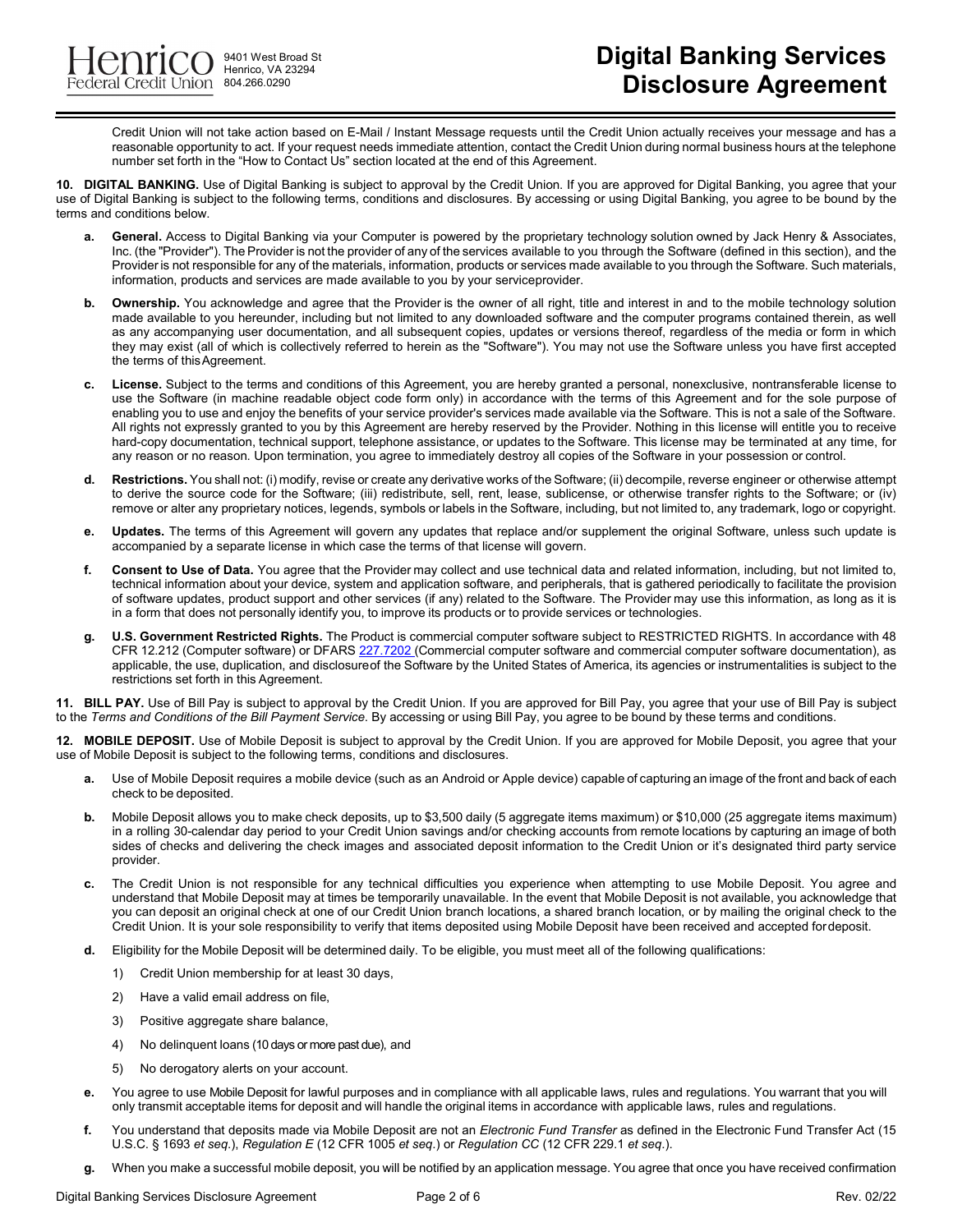9401 West Broad St Henrico, VA 23294 804.266.0290

that we have successfully received your deposit, you will clearly mark "VOID" on the original check and retain for five business days. After the fifth business day, you may shred or otherwise destroy the original check.

- **h.** You agree to defend, indemnify and hold the Credit Union or any of its third party service providers from any claims, damages, losses, liability or expenses to which we or our service providers may become subject as a result of an item you deposited via Mobile Deposit being presented for duplicate payment.
- **i.** Only the following items are eligible for remote deposit: (1) checks drawn on United States financial institutions in United States dollars, (2) checks drawn on the United States Treasury, or (3) checks drawn on any state or local government of the UnitedStates.
- **j.** You agree to properly endorse each check prior to submitting such check through the use of Mobile Deposit. Checks must be payable to you and endorsed by you with the restrictive legend, "Mobile Deposit Only to Henrico FCU XXXXX," (where XXXXX represents your deposit account number).
- **k.** You agree not to attempt to use Mobile Deposit to deposit checks with any of the following characteristics:
	- 1) The check is not payable to you;
	- 2) There is an apparent alteration to the front of the check;
	- 3) You know or have reason to believe that the check is fraudulent or otherwise not authorized by the owner of the account on which the check is drawn;
	- 4) The check payer (or payor) is someone who is listed on the U.S. Treasury Department's list of Specially Designated Nationals or the U.S. Department of Commerce Denied Person's List or Entity List;
	- 5) The check is payable in a currency other than U.S.dollars;
	- 6) The check has been previously converted to a substitute check as defined in the Expedited Funds Availability Act;
	- 7) The check has been remotely created;
	- 8) The date of issue of the check is more than 6 months prior to the attempted deposit date;
	- 9) You have any reason to believe that the check will not be paid by the institution on which it is drawn; or
	- 10) The check is from your checking account with the CreditUnion.
- **l.** The check image transmitted via Mobile Deposit must be legible and compliant with requirements established from time to time by the American National Standards Institute, the Board of Governors of the Federal Reserve, or any other regulatory agency, clearinghouse or association. Any image of a check that you transmit using Mobile Deposit must accurately and legibly provide all the information on the front and back of the check necessary to process the check, including any required endorsements.
- **m.** In the event any item that you transmit for remote deposit that is credited to your account is dishonored, you authorize us to debit the amount of such item from your account. You are responsible for any loss or overdraft plus any applicable fees to your account due to an item being returned.
- **n.** We may terminate or change the terms of Mobile Deposit at any time, including but not limited to the categories of checks we will accept for deposit via Mobile Deposit or endorsement requirements, with or without notice to you.
- **o.** We may, at our sole discretion, refuse to accept any item presented for deposit via Mobile Deposit. We may notify you if we do this; however, we will have no liability to you for declining to accept items presented for deposit via Mobile Deposit.
- **p.** You agree that items transmitted through Mobile Deposit are not subject to the funds availability requirements of the Federal Reserve Board Regulation CC. Funds from any check deposited via Mobile Deposit will be available to you after final collection from the institution on which it is drawn. We may make funds available sooner depending on factors we at our sole discretion deem relevant, including, but not limited to, your account history with the Credit Union and yourcreditworthiness.
- **q.** We will send you a periodic statement reflecting the activity on your account. It is your responsibility to exercise reasonable care and promptness in the examination of the periodic statement to discover any errors, unauthorized transactions or alterations on any items deposited to your account. You agree to notify us of any errors with respect to Mobile Deposits within 30 days after we send you the first periodic statement on which they appear. We will review your claim and correct any error on our part. We will not, however, be responsible for errors asserted more than 30 days after we send you the periodic statement on which they appear.
- **r.** If we do not complete a transaction to your account on time or in the correct amount according to our agreement with you, we will be liable for your losses or damages. However, there are exceptions. We will not be liable if an item is returned unpaid or if circumstances beyond our control (such as fire, flood or internet malfunctions) prevent the transaction from processing despite reasonable precautions that we have taken.
- **s.** You agree not to copy, reproduce, distribute or create derivative works from the content of the Mobile Deposit or to reverse engineer or reverse compile any technology used to provide the Mobile Deposit. The Credit Union and our third party service providers, if any, retain all ownership and proprietary rights in the Services, associated content, technology and web sites.
- **t.** You agree and warrant to the Credit Unionthat:
	- 1) You will use Mobile Deposit only to transmit eligible checks;
	- 2) Each image of a check transmitted to us is a true and accurate rendition of the front and back of the original check, without any alteration, and the drawer of the check has no defense against payment of the check;
	- 3) The amount, the payee, signature(s) and endorsement(s) on the original check are legible, genuine and accurate.
	- 4) Check images will meet qualitystandards;
	- 5) You will not use Mobile Deposit to transmit duplicate items;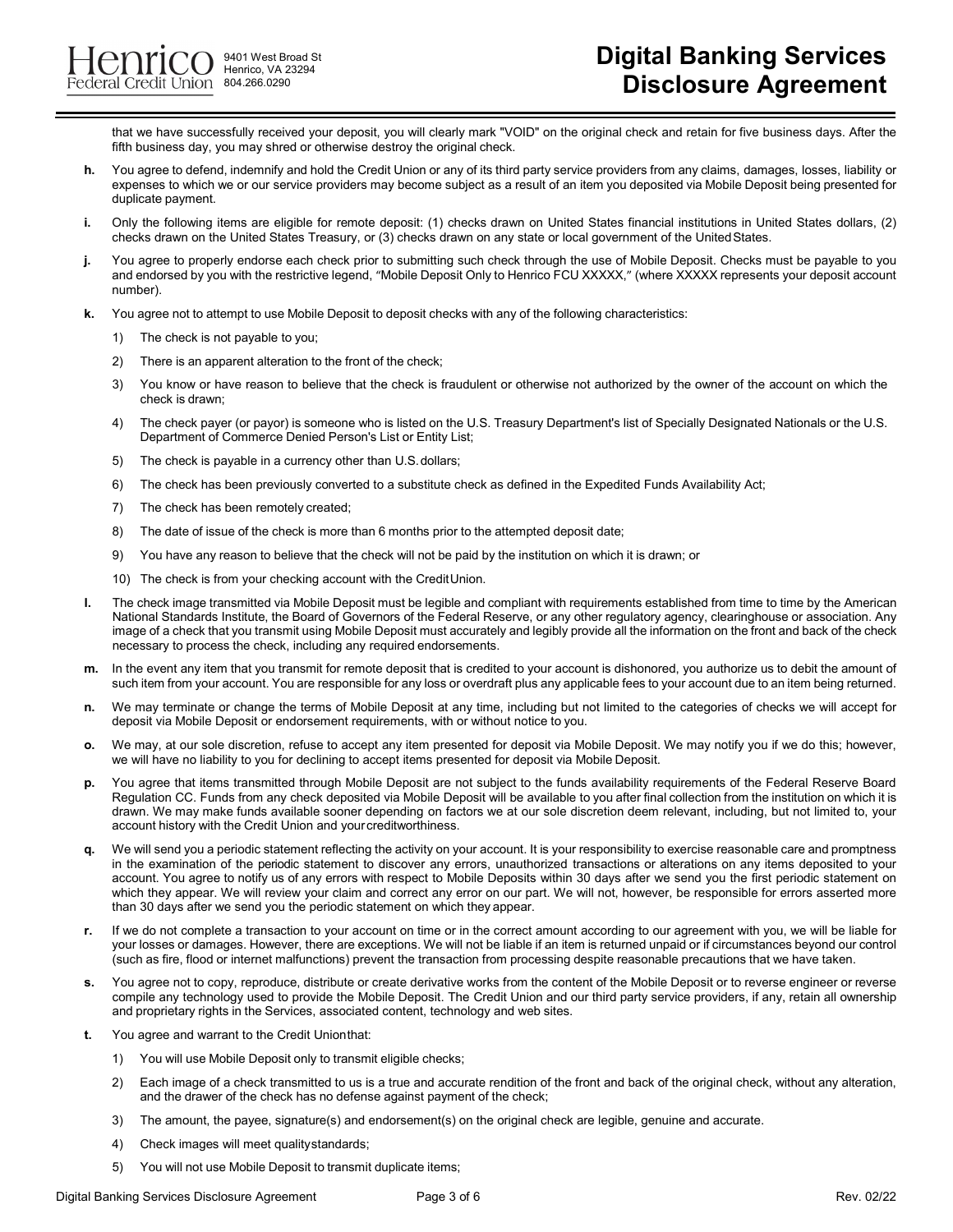9401 West Broad St Henrico, VA 23294 804.266.0290

- 6) You will not deposit, re-present or otherwise indorse to a third party the original item once it has been submitted for deposit via MobileDeposit;
- 7) All information you provide to the Credit Union is accurate and correct;
- 8) In the event that you believe there has been an error with respect to any original check or image thereof transmitted for deposit, you will immediately contact the Credit Union regarding such error; and
- 9) You will comply with this Agreement, all agreements you have with the Credit Union, and all applicable rules, laws and regulations.

**13. E-DOCUMENTS.** eDocuments refers to all electronic account statements, notices and disclosures provided to you by the Credit Union and its Licensor, Doxim, USA. Use of eDocuments is subject to electronic consent by you and approval by the Credit Union. If you are approved for eDocuments, you agree that your use of eDocuments is subject to the *Consent to Receive Electronic Statements, Notices and Disclosures*.

Note: Electronic communications can be intercepted by unauthorized recipients. By consenting to receive eDocuments, you further agree that to the extent permitted by law, the Credit Union cannot and will not be liable for any incidents or damages caused by an unauthorized recipient of these electronic communications sent by or received from you where such unauthorized receipt is beyond the control of the Credit Union.

**14. TERMINATION OF DIGITAL BANKING SERVICES.** You agree that we may terminate this Agreement and your use of any of the Services described herein if you or any authorized user of your account or your Credentials fail to comply with the terms and conditions set forth in this Agreement, or in any other Agreement you have with us, or if we have reason to believe that there has been or may be any unauthorized use of your account or your Credentials. You or any other party to your account can terminate this Agreement and the Services by notifying us in writing. Termination will be effective on the first business day following our receipt of your written notice. However, termination of this Agreement or the Services will not affect the rights and obligations of the parties to this Agreement for transactions initiated prior to termination. Notwithstanding your termination of this Agreement or the Services, you will remain responsible for any transactions initiated by any person to whom you have furnished your Credentials.

**15. LIABILITY FOR UNAUTHORIZED ACCESS.** You are responsible for all transactions you authorize under this Agreement. If you permit other persons to use the Services or your Credentials, you are responsible for any transactions they authorize or conduct on any of your accounts. However, tell us at once if you believe anyone has used your Credentials or accessed your accounts through any one of the Services without your authorization. Telephoning is the best way of keeping your possible losses down. If you tell us within two (2) business days, you can lose not more than fifty dollars (\$50.00) if someone accesses your accounts without your permission. If you do not tell us within two (2) business days after you learn of the unauthorized use of your account or password, and we can prove that we could have stopped someone from accessing your account without your permission if you had told us, you could lose as much as five hundred dollars (\$500.00). If a good reason (such as a hospital stay) kept you from telling us, we will extend the time periods.

## **a. Responsibility to NotifyUs.**

You must promptly review your electronic statements, notices, disclosures, and any accompanying items. Notify us immediately of any suspected error, alteration or other irregularity with or unauthorized access to your account(s). Also notify us immediately if you do not receive or are unable to view or print your disclosures or electronic statement.

If you believe that someone has used your credentials or has transferred or may transfer money from your account without your permission, contact usimmediately.

Please inform us promptly in writing of any changes to your member information needed for us to contact you. Be sure to include your signature and a phone number where you can be reached in case of questions in the request.

## **b. How to Contact Us**

- In writing: **Henrico Federal CreditUnion 9401 West Broad St Henrico, VA 23294-5331**
- By phone: **(804) 266-0290**
- E-mail: **[MemberServices@HenricoFCU.org](mailto:MemberServices@HenricoFCU.org)**
- **16. BUSINESS DAYS.** Our business days are Monday through Friday. Federal Reserve holidays are not included.

**17. FEES AND CHARGES.** There may be fees and charges associated with the use of the Services as set forth in the *Agreement and Disclosure* and *Account Disclosure Rate Supplement & Schedule of Fees and Charges*. From time to time, the charges may be changed. We will notify you of any changes as required by law. If you request a transfer or check withdrawal from your line of credit account, such transactions may be subject to charges under the terms and conditions of your loanagreement.

**18. PERIODIC STATEMENTS.** Transfers, withdrawals, and bill payments transacted through Digital Banking will be recorded on your periodic statement. You will receive a statement monthly unless there is no transaction in a particular month. In any case, you will receive a statement at least quarterly.

**19. ACCOUNT INFORMATION DISCLOSURE.** We will disclose information to third parties about your account or the transfers you make:

- As necessary to complete transfers and billpayments;
- To verify the existence of sufficient funds to cover specific transactions upon the request of a payee or a third party, such as a credit bureau or merchant;
- To comply with government agency or court orders; and
- If you give us your writtenpermission.

**20. FINANCIAL INSTITUTIONS LIABILITY FOR FAILURE TO MAKE TRANSFERS.** If we do not complete a transfer to or from your account on time or in the correct amount according to our Agreement with you and the instructions you transmit, we will be liable for your actual losses or damages. However, the Credit Union will not be liable:

• If, through no fault of ours, you do not have adequate funds in your account to complete a transaction, your account is closed, or the transaction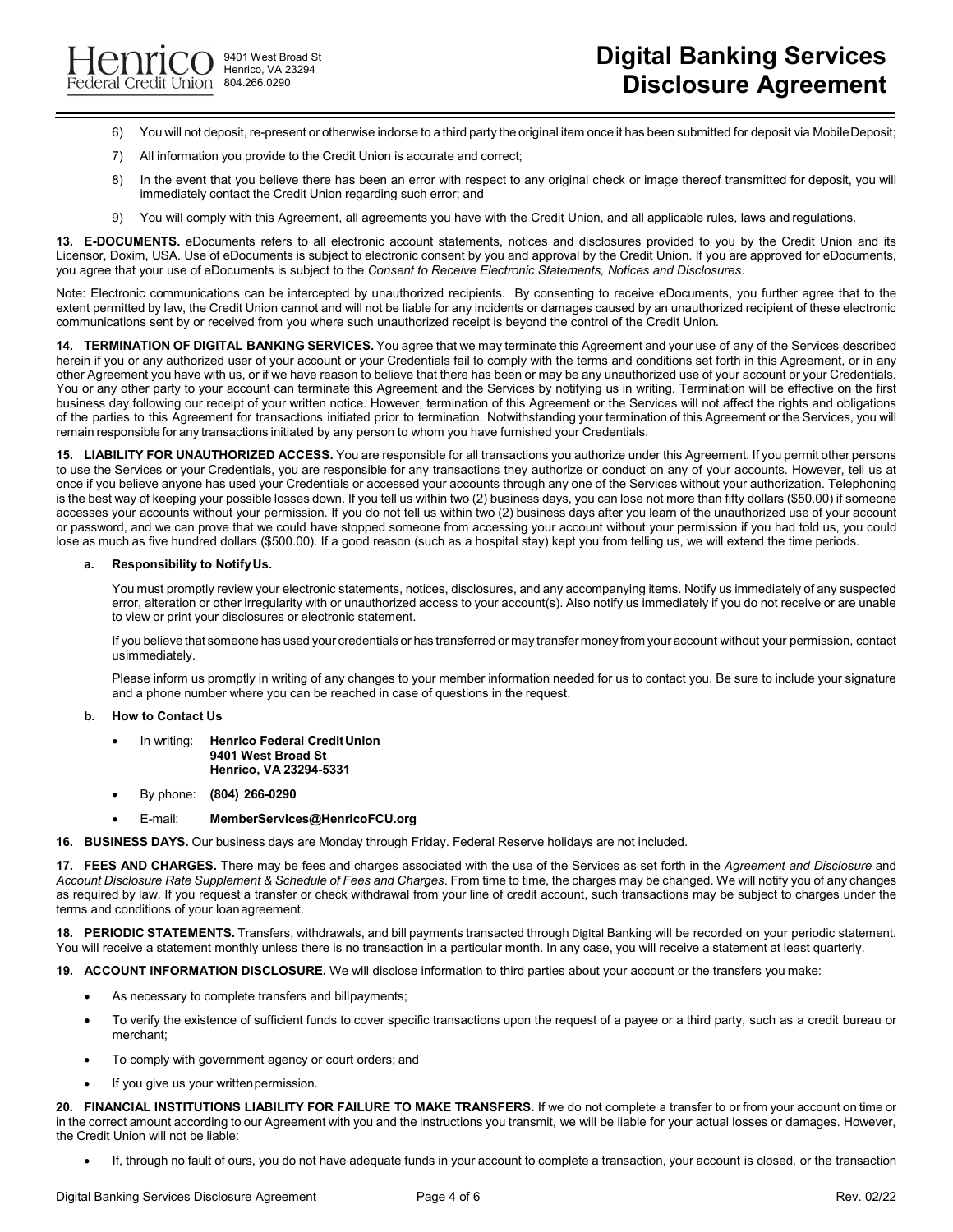**9401** West Broad St Henrico, VA 23294

amount would exceed your credit limit on your line of credit, if applicable.

- If you used the wrong access code or you have not properly followed any applicable computer, Internet Access, or Credit Union user instructions for making transfer and bill payment transactions.
- If your Computer fails or malfunctions or the Digital Banking Service was not properly working and such problem should have been apparent when you attempted such transaction.
- If circumstances beyond our control (such as fire, flood, telecommunication outages, postal strikes, equipment or power failure) prevent us from making the transaction.
- If the funds in your account are subject to an administrative hold, legal process or other claim.
- If you have not given the Credit Union complete, correct and current instructions so the Credit Union can process a transfer or bill payment.
- If the error was caused by a system beyond the Credit Union's control, such as your internet service provider.
- If there are other exceptions as established by the Credit Union from time to time.

**21. BILLING ERRORS.** In case of errors or questions about your Digital Banking transactions, telephone us at the phone number, or write to us at the address set forth above in the "How to Contact Us" section as soon as you can. We must hear from you no later than sixty (60) days after we sent the first statement on which the problem appears. (*If the error is related to a Mobile Deposit transaction, refer to Mobile Deposit Service section for details. You only have thirty (30) days after we sent the first statement on which the problem appears to report a Mobile Deposit Service error. The rest of this section does not apply to Mobile Deposit transactions.*)

- Tell us your name and accountnumber.
- Describe the transaction you are unsure about, and explain as clearly as you can why you believe it is an error or why you need moreinformation.
- Tell us the dollar amount of the suspectederror.

If you tell us verbally, we may require that you send us your complaint or question in writing within ten (10) calendar days. We will determine whether an error occurred within ten (10) business days after we hear from you and we will correct any error promptly. If we need more time, however, we may take up to forty-five (45) calendar days to investigate your complaint or question. If we decide to do this, we will credit your account within ten (10) business days for the amount you think is in error, so that you will have the use of the funds during the time it takes us to complete our investigation.

If we ask you to put your complaint or question in writing and if we do not receive it within ten (10) calendar days, we may not credit your account. We will tell you the results within three (3) business days after completing our investigation. If we decide that there was no error, we will send you a written explanation. You may ask for copies of the documents that we used in our investigation. If a notice of error involves an electronic fund transfer that occurred within thirty (30) calendar days after the first deposit to the account was made, the applicable time periods for action shall be twenty (20) business days in place of ten (10) business days. If a notice of error involves an electronic fund transfer that was initiated in a foreign country or occurred within thirty (30) calendar days after the first deposit to the account was made, the applicable time period for action shall be ninety (90) calendar days in place of forty-five (45) calendar days.

In case of errors or inquiries about your statement of Loan Account, the Federal Truth in Lending Act requires prompt correction of mistakes on your open-end loan statement.

1) If you want to preserve your rights under the Act, here's what to do if you think your statement of loan account is wrong or if you need more information about an item:

Write on the statement of account or other sheet of paper (you may telephone your inquiry but doing so will not preserve your rights under this law) the following:

- Your name and account number.
- A description of the error and explanation (to the extent you can explain) why you believe it is an error.
- The dollar amount of the suspected error.
- Any information (such as your address) which you think will help the Credit Union to identify you or the reason for your complaint or inquiry.

Send your notice of statement error to the address listed under the "How to Contact Us" section above. Mail it as soon as you can, but in any case, early enough to reach the Credit Union within 60 days after you received your paper statement (if it was mailed to you) or the electronic notification that your E-Statement was ready (if you are enrolled in the E-StatementService).

- 2) The Credit Union must acknowledge all letters pointing out possible errors within 30 days of receipt, unless the Credit Union was able to correct your statement during that 30 days. Within 90 days after receiving your letter, the Credit Union must either correct the error or explain why the Credit Union believes that statement was correct. Once the Credit Union has explained the statement, the Credit Union has no further obligation to you even though you still believe that there is an error, except as provided in paragraph 5 below.
- 3) After the Credit Union has been notified, neither the Credit Union nor an attorney nor a collection agency may send you collection letters or take other collection action with respect to the amount in dispute, but periodic statements may be sent to you, and the disputed amount can be applied against your credit limit. You cannot be threatened with damage to your credit rating or sued for the amount in question, nor can the disputed amount be reported to a credit bureau or to other creditors as delinquent until the Credit Union has answered your inquiry. However, you remain obligated to pay the parts of your outstanding balance not indispute.
- 4) If it is determined that the Credit Union has made a mistake on your statement, you will not have to pay any finance charges on any disputed amount. If it turns out that the Credit Union has not made an error, you will have to pay finance charges on the amount in dispute, and you will have to make up any missed minimum or required payments on the disputed amount. Unless you have agreed that your statement was correct, the Credit Union must send you a written notification of what youowe.